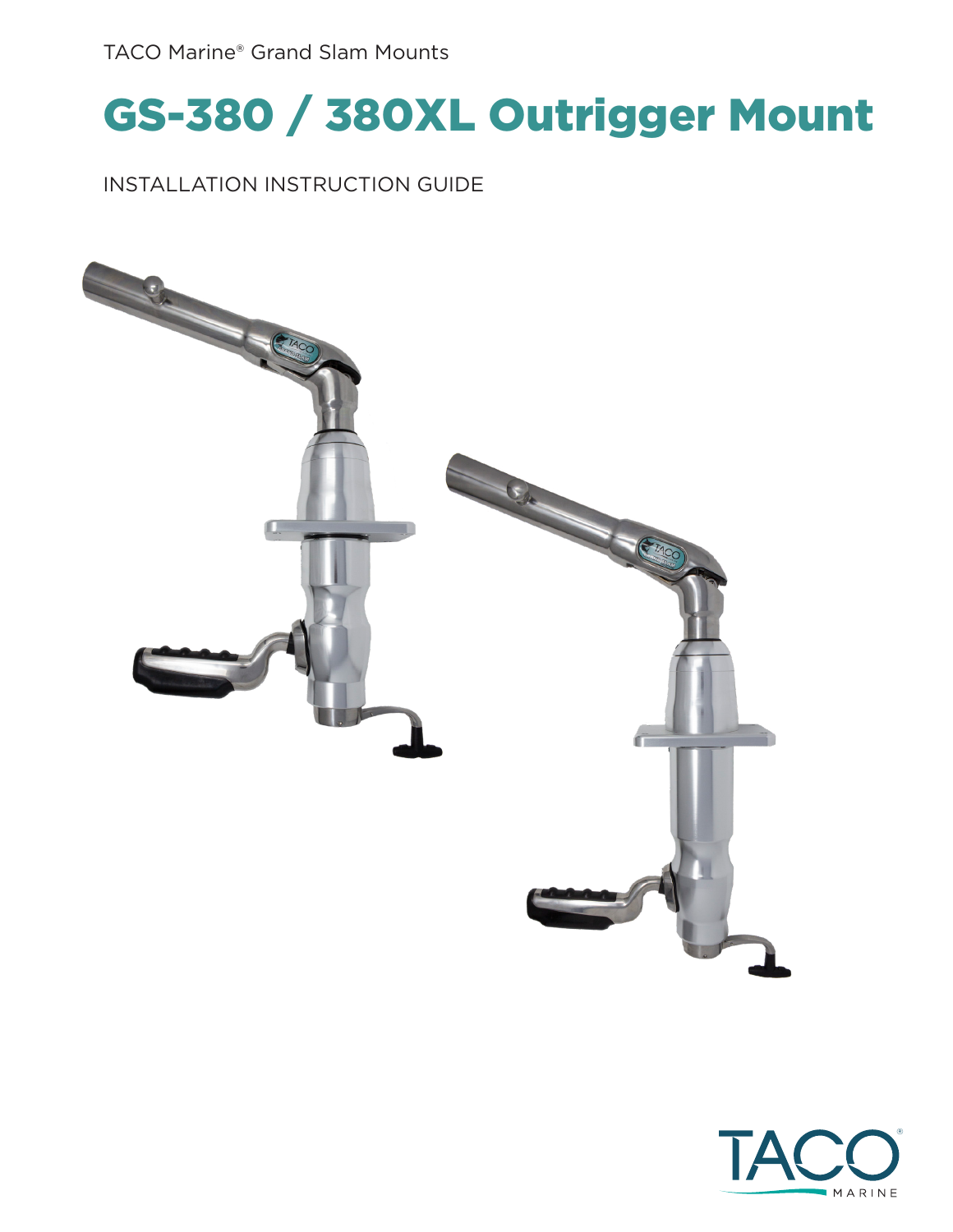# **KIT CONTENTS**

Grand Slam 380 mounts or *Grand Slam 380XL mounts*



2

 $8^{5/16'' \times 18'' \times 1''}$  bolts or  $5/16'' \times 18'' \times 5''$  bolts

8 5/16" x 18" hex nuts

8 Nylon washers & stainless washers

 $\overline{4}$  Hex bolt for rotator handle

### Required\*

\*not included

- 
- 3/16" ALLEN WRENCH
- 1/2" CRESCENT WRENCH
- MARINE-GRADE SEALANT
- STAINLESS LOCK NUTS & STAINLESS ACORNS (GS-380 XL ONLY)

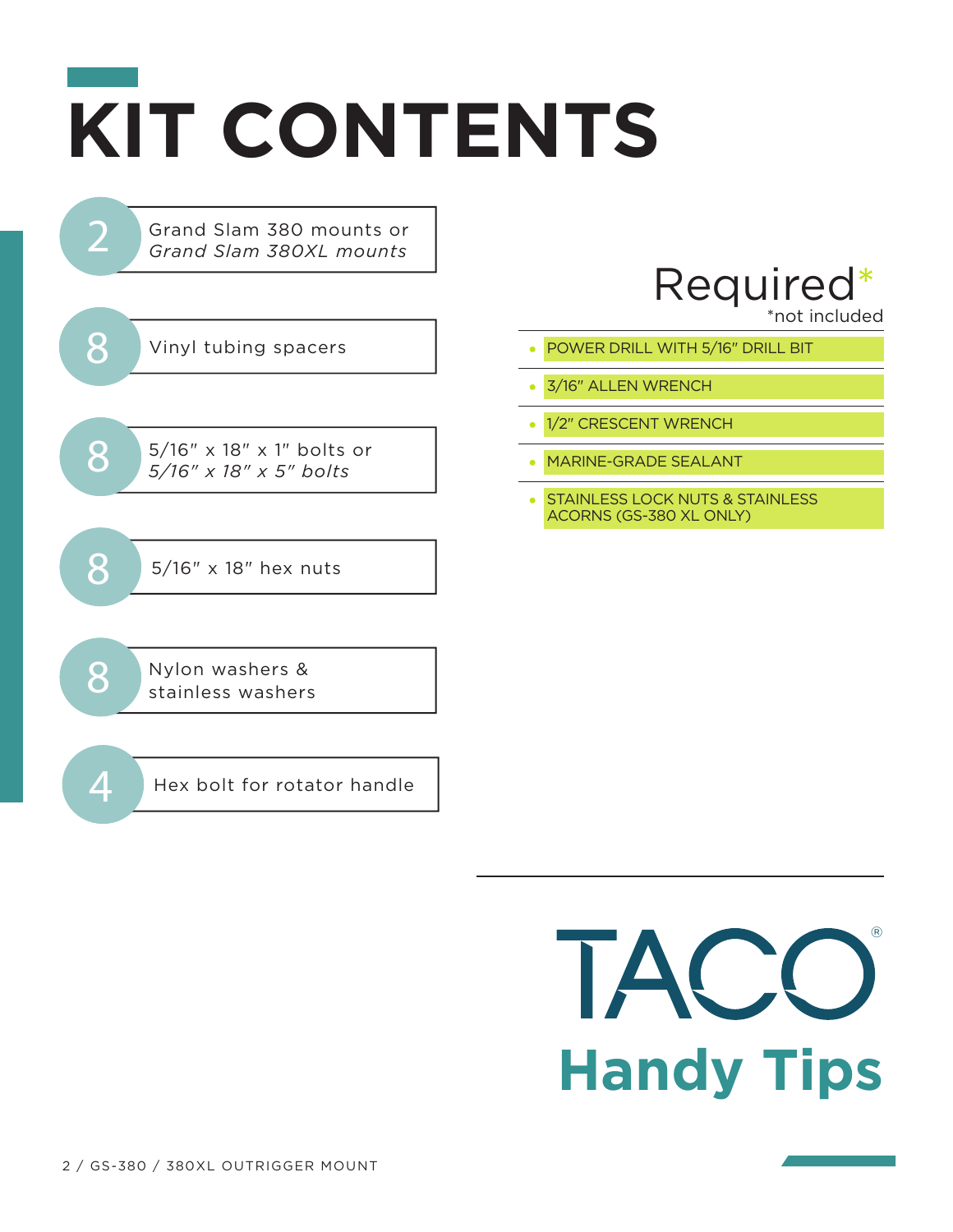**Thank you** for purchasing the TACO Marine Grand Slam 380 or 380XL Outrigger Mount! As a family-owned and operated business since 1959, we take pride in offering the highest-quality, innovative products with excellent customer service. We stand behind our products 100 percent. If you have any questions about this mount or installation, please contact us by visiting **tacomarine.com/contactus**.

## **INSTALLATION**

#### **CANVAS TOP**

- It is very important that your mounting surface for the Grand Slam (i.e., T-top, Arch or Hardtop), be suitably constructed to provide a strong mounting area for your outrigger base. It is recommended to use TACO Marine's weld-on Grand Slam extrusions.
- These plates are pre-drilled and ready to install the Grand Slam. If you already have a plate, it should be at least 3/8" thick and 5" wide, with 3-4 welded seams to be used to accommodate the 6" length of the units' base from bow to stern.
- When installing the Grand Slam through canvas, simply cut an X over the 3-1/8" hole. Install and bolt down the Grand Slam, then trim off the excess canvas.

#### **HARDTOP**

When installing through a hardtop, verify the top is foam or core filled. It is recommended to use included spacers (small lengths of tubing cut to size) to fit inside where the mounting bolts pass through to ensure that when the bolts are tightened the top is not compressed.

- Backing plates are available for extra strength and recommended when mounting through a hardtop (part #BP150BSY-320-1).
- When installing your Grand Slam, locate the center of the 3-1/8" hole at least 9-1/2" from the hardtop frame, vertical post, or any other object that might hinder the movement of the handle.
- If the top has an arch to it, wedge plates can be ordered to keep the Grand Slams upright and straight (part #WP-150WHA-1).
- The maximum thickness allowable for GS-380 mounting is 2" and for GS-380XL is 4-1/2".
- The 380 and 380XL mounts are a pair of Port and Starboard units. When installing, the Pull pin to release the outrigger needs to face outboard for easy access.
- When installing the handle, make sure it first goes through the larger hole (the one that is shaped like the opening of a doghouse) If reversed the unit will fail to rotate.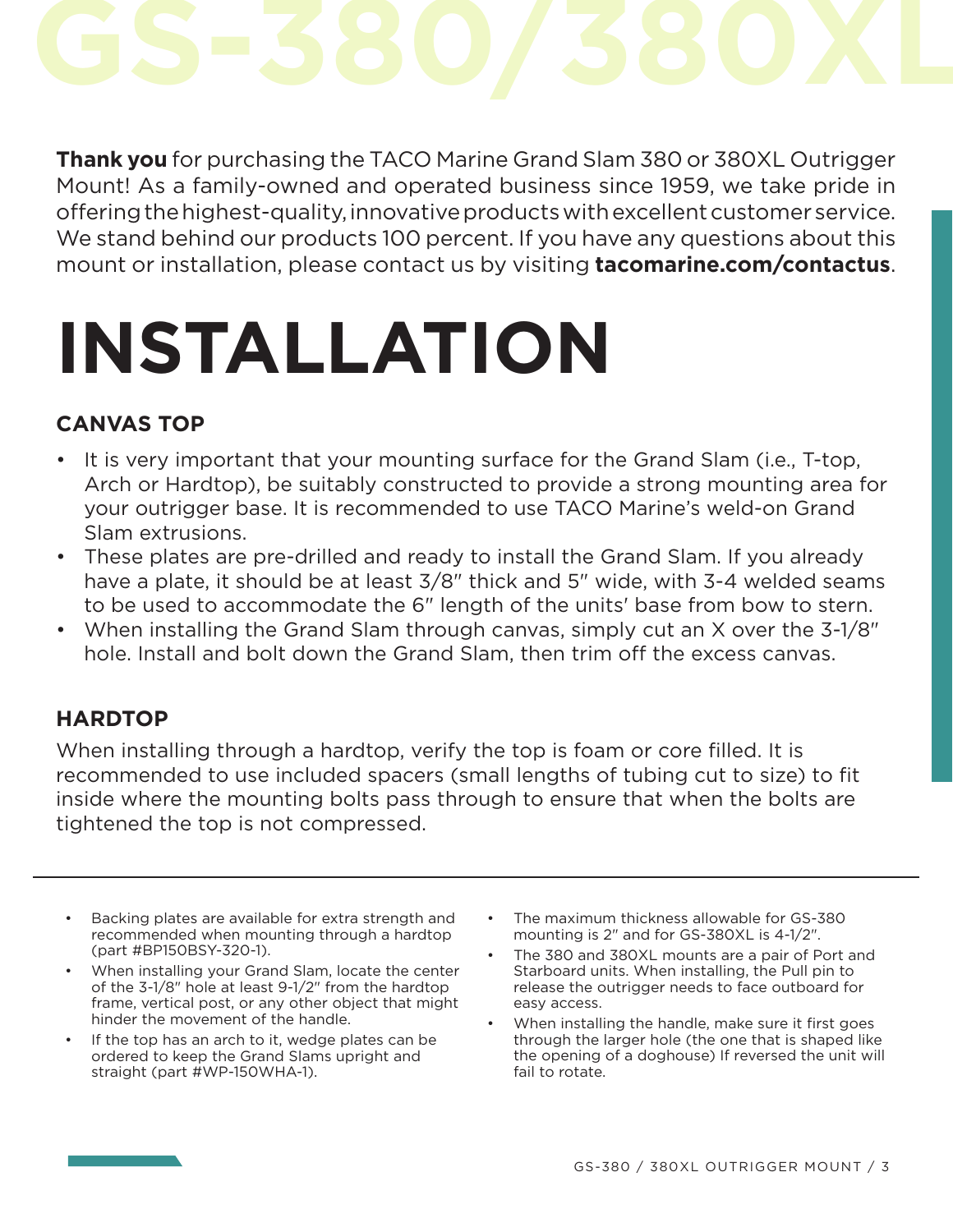# **INSTALLATION**

#### **USING A SOLID PLATE**

#### **Always use high-quality, stainless-steel hardware when mounting the base. Do not attempt to weld the base to any surface.**

- 1. Before drilling your bolt holes, cut out a 3-1/8" diameter center hole.
- 2. When you are finished drilling your 3-1/8" hole, set the base in the hole being careful not to scratch the anodized finish of the lower components, or to damage the white angle height position indicator. Use your outriggers to help align the base.
- 3. The supplied template is only a guide to help align base for true hole positioning. Make sure nothing is rubbing in the 3-1/8" hole. There should be a small gap all the way around.
- 4. When the Grand Slams are aligned, mark and drill out the bolt holes.
- 5. Bolts, washers and nuts are provided or if you purchase your own, always use good quality stainless steel hardware when mounting the base. Please do not attempt to weld the base to anything.
- 6. If using a backing plate, put a bead of marine sealant on the underside of the flat plate. This prevents water drips.
- 7. Securely bolt the base to the mounting surface. Install operating lever last. Insert lever from the larger open-ended slot, from stern facing position. (The bottom part of the Grand Slam can be rotated to locate this hole). Lubricate threads with marine-grade oil or grease, making sure the handle is all the way in.
- 8. Screw the handle adapter to the mount using the 4mm Hex bolts. Place the outrigger in the arm and test. Pull down on the lever and move port to starboard. Release the lever, and it should go into locking positions. There are 20 locking positions. If the lever does not return up, push left or right until it slides into position.
- 9. Turn the crank handle to full up and down outrigger position to ensure the outrigger does not interfere with other top mounted accessories.
- 10. The pull pin to lock the outriggers is spring loaded. Simply pull out the pull pin, rotate 1/4 turn and release. Place your outrigger into the arm and turn the pull pin to snap back into position. Then turn your outrigger until it clicks in the locked position with eyelets facing aft if you are mounting aluminum poles.





Always use a nylon 5/16" washer underneath any stainless-steel washer to prevent corrosion of the Grand Slams anodized aluminum mounting base.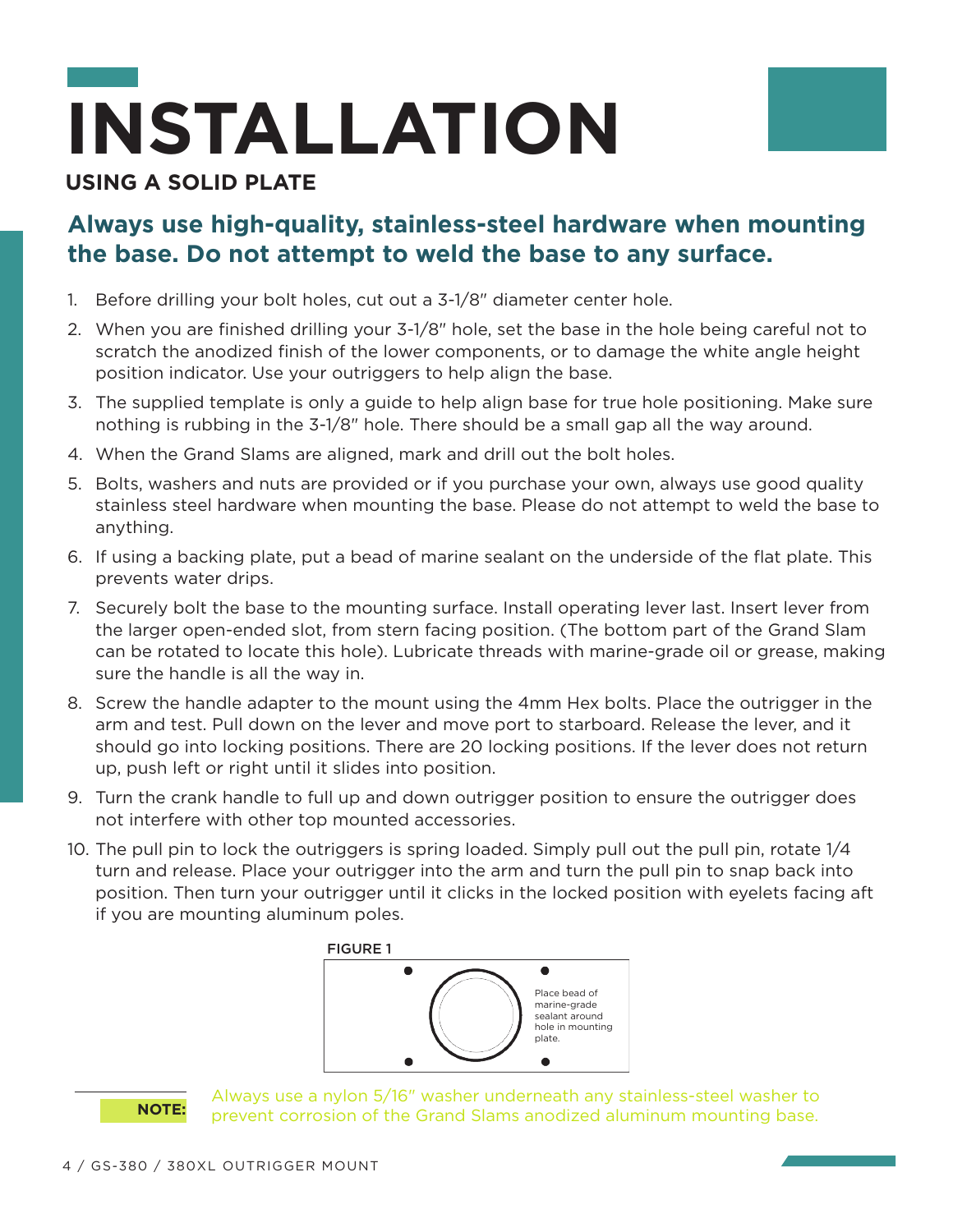### **How to use**

When boating with the Grand Slam 380 or 380XL, easily raise and lower outrigger poles by turning the crank handle – either clockwise to lift or counterclockwise to lower. For going under bridges, trailering or storage, we recommend lowering the outriggers to ensure they don't get damaged. When the outriggers reach the desired lowered position, you can fold the crank handle flush into the base.

## **How to clean**

Always use a mild, non-abrasive soap and fresh water. Thoroughly wash the aluminum with a soft towel or sponge to remove dried salt crystals and other contaminants. Rinse completely with fresh water.

**Mild dish washing liquid, specialty marine cleaners:**  Sea Safe Boat Wash, Boat Wash Concentrate and Super Suds.

> **Safe marine lubricants:**  CRC Corrosion Inhibitor, Corrosion Block and Get Some Extreme.

### Safe Cleaners Harmful Cleaners

**Bleach (Clorox, etc.) and mild abrasive cleaners:** Ajax, Comet, Soft Scrub, Rubbing Compounds, etc.

> **Strong cleaners:** 409, Engine Degreasers, etc.

**Acids of any type:** Such as Muriatic, naval jelly or aluminum acid.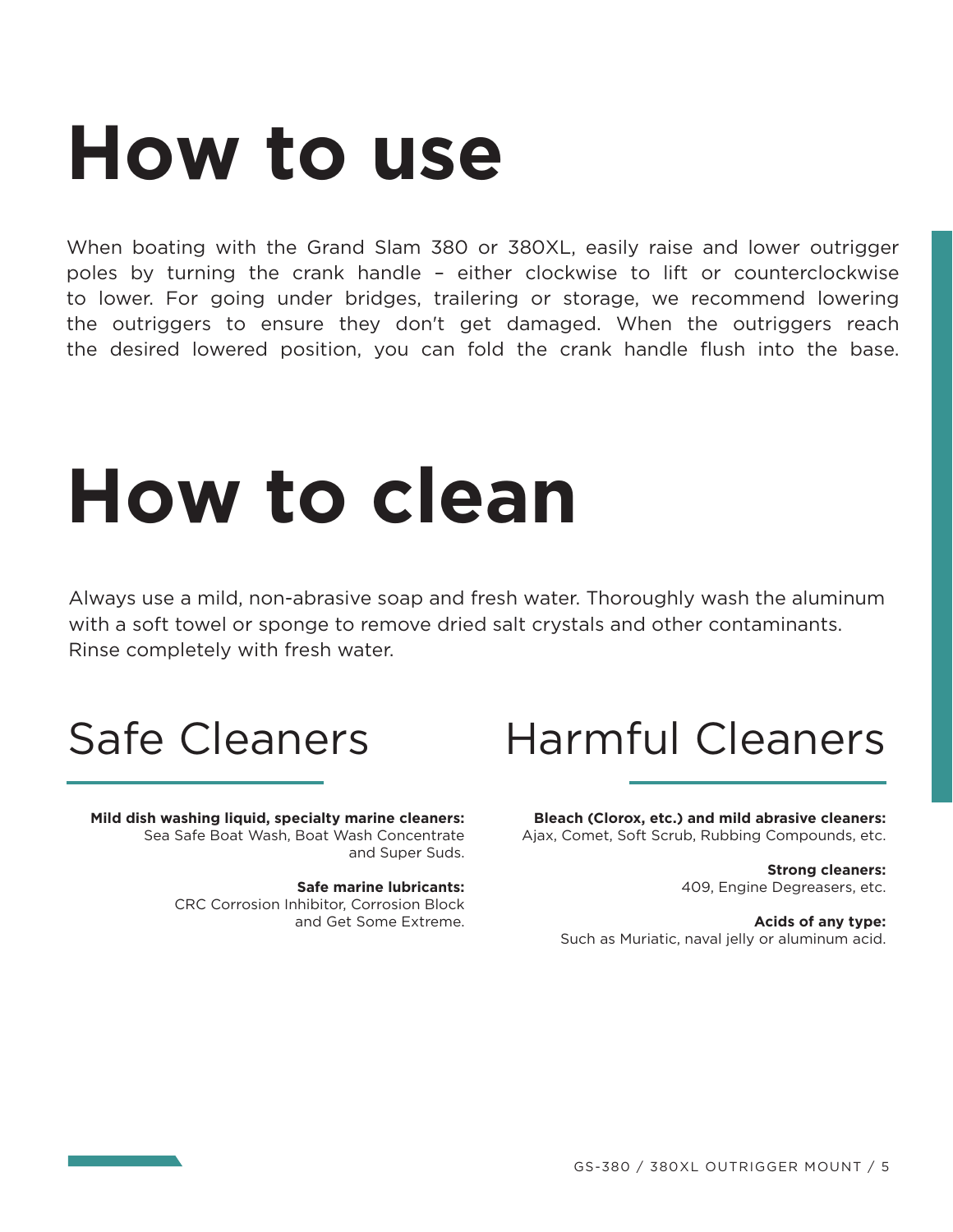## **TECHNICAL SPECS**



- **NOTE:** Apply removable Loctite (not supplied) #242 (Blue) to threads prior to **NOTE:** assembly and final tightening. Tighten using a short 3/16" hex wrench.
	- When not trolling, always crank the Grand Slam 380 fully clockwise
	- (when viewed from underneath), back to the "run" position using the crank handle and retract outriggers.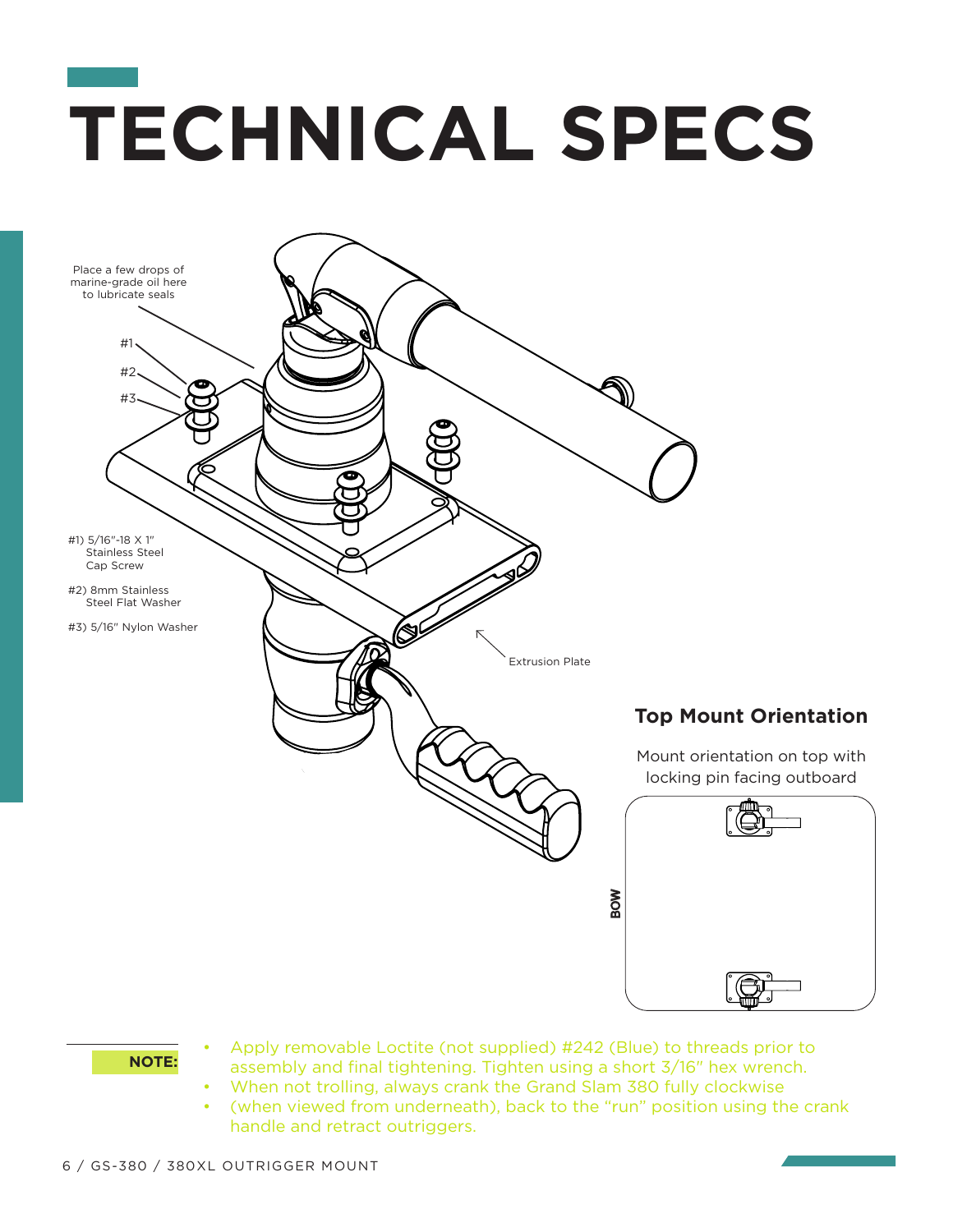#### **GS-380/380XL** Drill Template *Note: Please print at 100% for accurate sizing. Due to the nature of printing, slight scaling may still occur.*  ROXI **Samuel Struck**



Please print at 100 percent for accurate sizing. Slight scaling may still occur. Therefore, before drilling, it is recommended that all template dimensions be measured for accuracy.